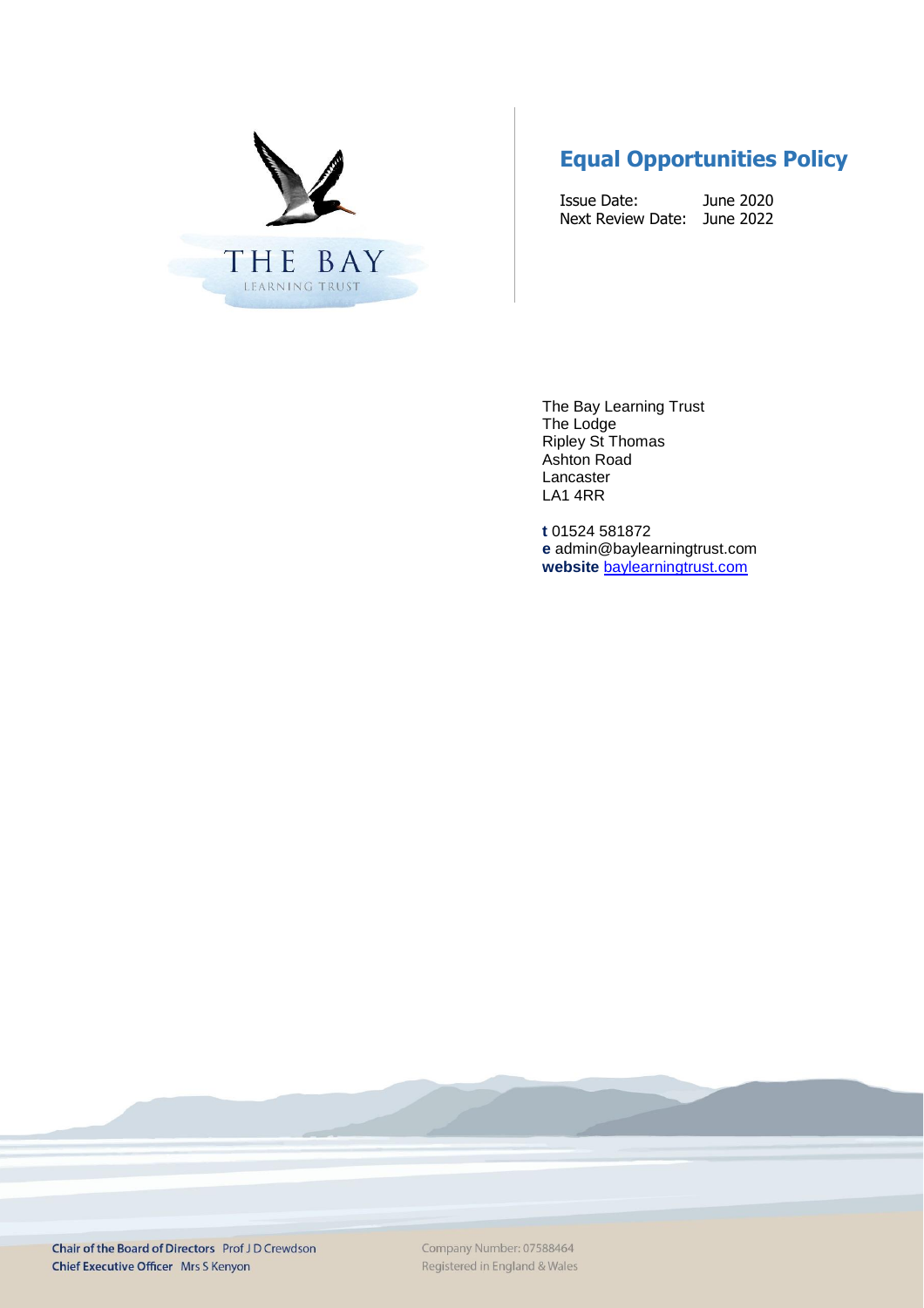# **EQUAL OPPORTUNITIES POLICY**

## 1 **SCOPE AND PURPOSE**

- 1.1 The Bay Learning Trust ("the Trust") is committed to promoting equality of opportunity for all staff and job applicants. It aims to create a working environment in which all individuals are able to make best use of their skills, free from discrimination or harassment, and in which all decisions are based on merit.
- 1.2 The Trust does not unlawfully discriminate against staff on the basis of age, disability, gender reassignment, marital or civil partner status, pregnancy or maternity, race, colour, nationality, ethnic or national origin, religion or belief, sex or sexual orientation (**Protected Characteristics**).
- 1.3 The principles of non-discrimination and equality of opportunity also apply to the way in which staff treat pupils, parents of pupils, visitors, clients, customers, suppliers and former staff members.
- 1.4 All staff have a duty to act in accordance with this policy and treat colleagues with dignity at all times, and not to discriminate against or harass other members of staff, regardless of their status. Attention is also drawn to the Trust's separate Anti-Harassment and Bullying Policy.
- 1.5 This Equal Opportunities Policy applies to all aspects of the Trust's relationship with staff and to relations between staff members at all levels. This includes job advertisements, recruitment and selection, training and development, opportunities for promotion, conditions of service, pay and benefits, conduct at work, disciplinary and grievance procedures, and termination of employment.
- 1.6 The Trust will meet its legal obligations under the Equalities Act 2010.
- 1.7 This policy does not form part of any employee's contract of employment and may be amended at any time.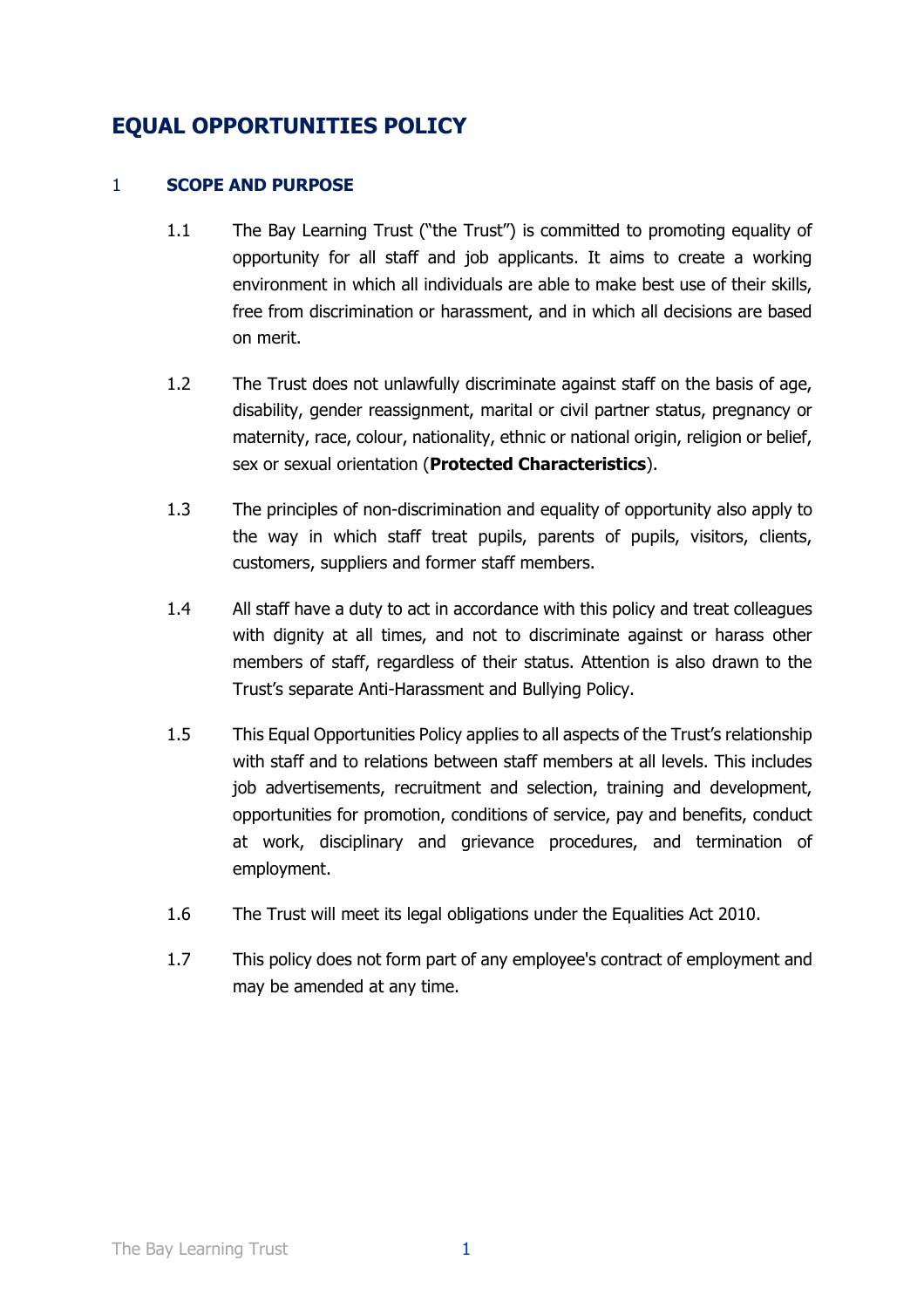## 2 **WHO IS COVERED BY THE POLICY?**

2.1 This policy covers all individuals working at all levels and grades, including the Principal, teachers, non-teaching staff, consultants, contractors, trainees, homeworkers, part-time and fixed-term employees, the Board of Governors, volunteers, interns, casual workers and agency staff (collectively referred to as **staff** in this policy).

## 3 **WHO IS RESPONSIBLE FOR THIS POLICY?**

- 3.1 The Trust has overall responsibility for the effective operation of this policy and for ensuring compliance with discrimination law. Day-to-day operational responsibility, including regular review of this policy, has been delegated to the Principal.
- 3.2 The Senior Leadership Team must set an appropriate standard of behaviour, lead by example and ensure that those they manage adhere to the policy and promote the Trust's aims and objectives with regard to equal opportunities. The Senior Leadership Team will be given appropriate training on equal opportunities awareness and equal opportunities recruitment and selection best practice. The CEO of the Trust has overall responsibility for equal opportunities training.
- 3.3 Staff who are involved in management or recruitment, or those who have any questions about the content or application of this policy, should contact the CEO of the Trust to request training or further information.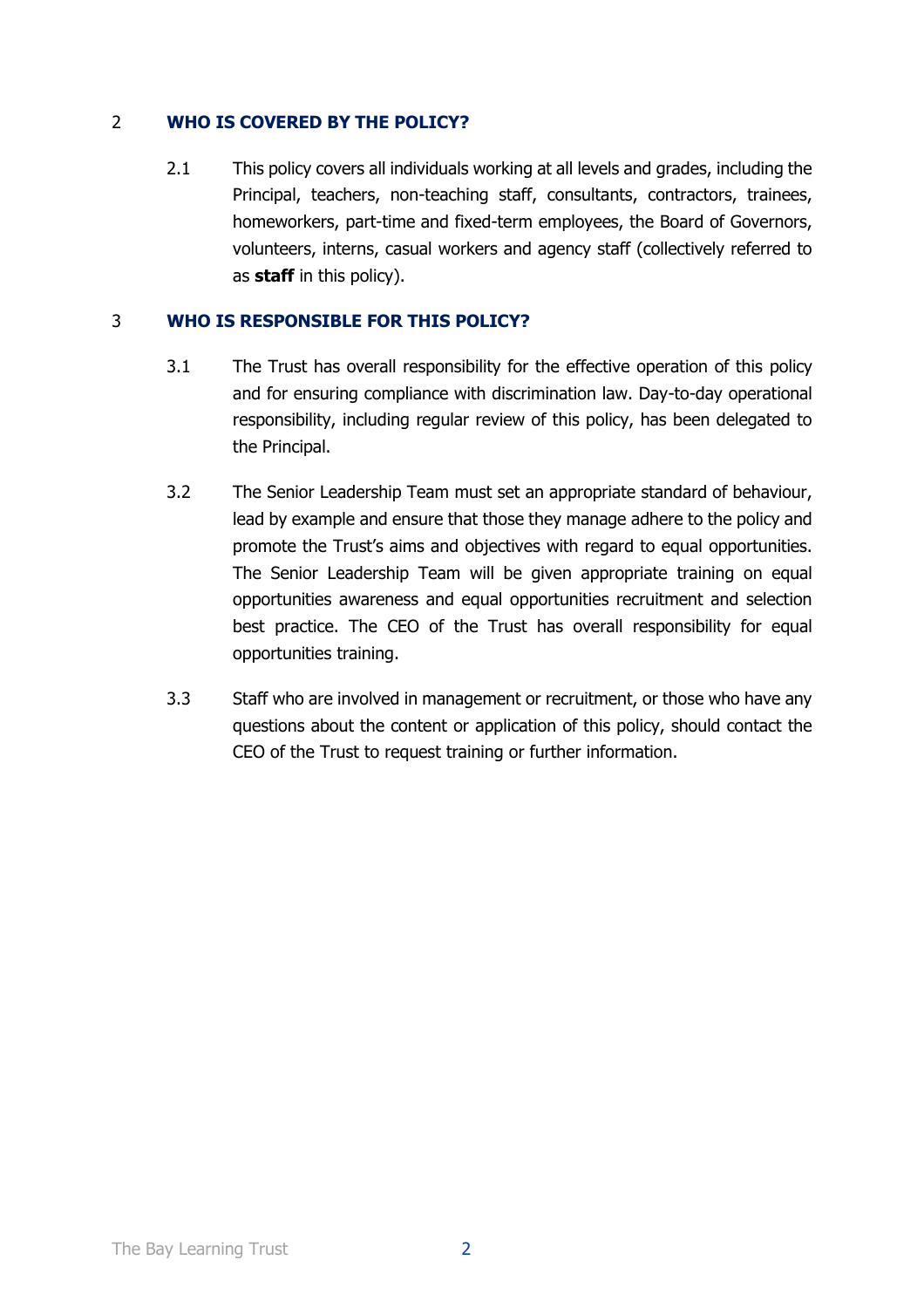### 4 **DISCRIMINATION**

- 4.1 Staff must not unlawfully discriminate against or harass other people including current and former employees, customers, visitors, pupils, parents of pupils and suppliers. This applies in the workplace, outside the workplace (when dealing with customers, suppliers, pupils or other work-related contacts) and on work-related trips or events including social events.
- 4.2 Discrimination by or against an employee is generally prohibited unless there is a specific legal exemption. Discrimination may be direct or indirect and it may occur intentionally or unintentionally. The following forms of discrimination are prohibited under this policy and are unlawful:-
	- 4.2.1 **Direct discrimination:** this occurs where someone is treated less favourably because of one or more Protected Characteristics. For example, rejecting an applicant on the grounds of their race or because of their sexual orientation.
	- 4.2.2 **Indirect discrimination:** this occurs where a provision, criterion or practice applies to everyone but adversely affects people with a particular Protected Characteristic, more than others, and is not justified. For example, a requirement to work full time rather than part-time would adversely affect women because they generally have greater childcare commitments than men. Such a requirement would be discriminatory unless it can be objectively justified.
	- 4.2.3 **Harassment:** related to any of the Protected Characteristics is prohibited. Harassment is unwanted conduct that has the purpose or effect of violating someone's dignity, or creating an intimidating, hostile, degrading, humiliating or offensive environment for them. Harassment is dealt with further in the Trust's Anti-Harassment and Bullying Policy.
	- 4.2.4 **Victimisation:** is also prohibited. This includes less favourable treatment of, or retaliation against, someone who has complained or supported someone else's complaint about discrimination or harassment.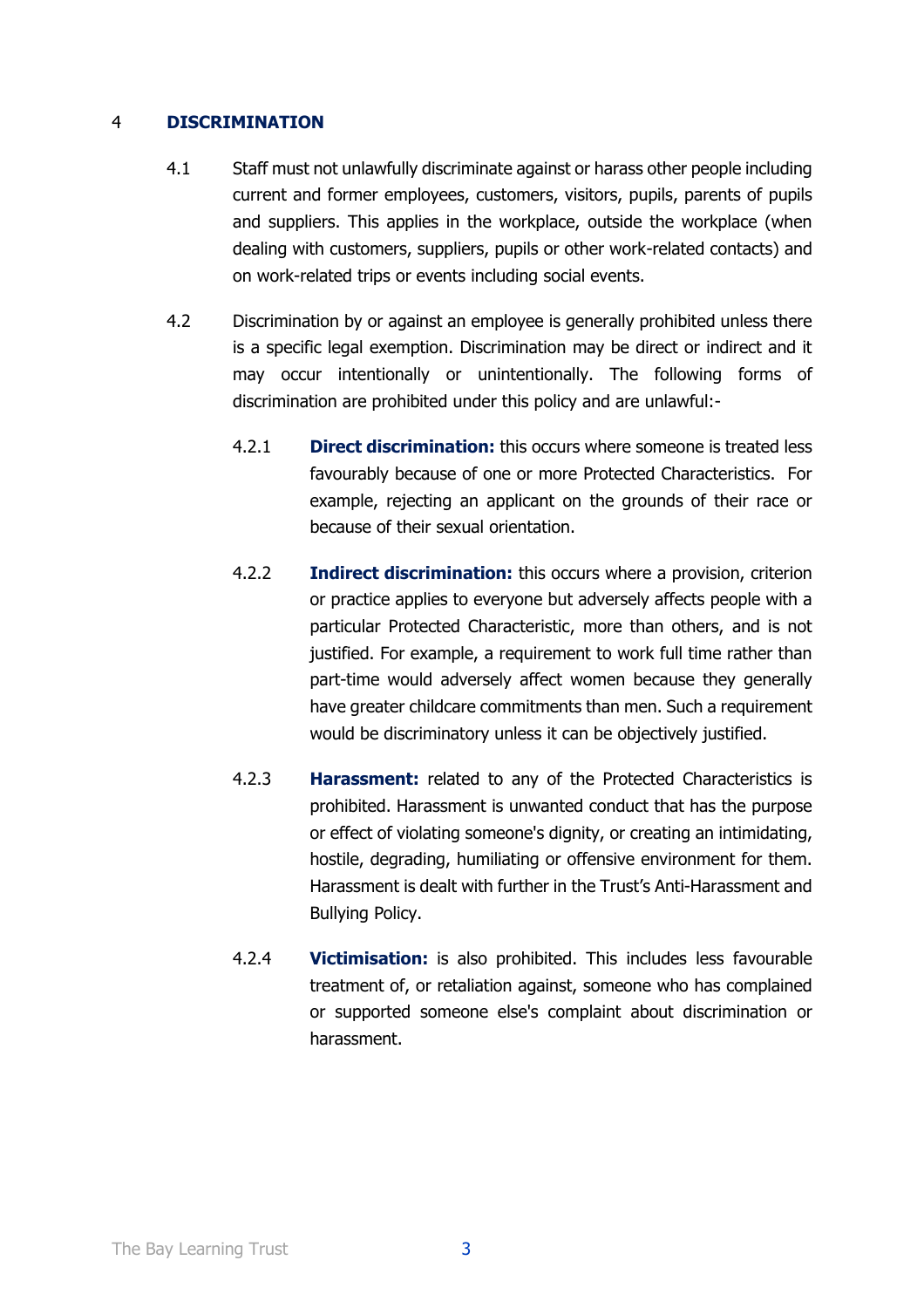#### 5 **RECRUITMENT AND SELECTION**

- 5.1 Recruitment, promotion, and other selection exercises such as redundancy selection will be conducted on the basis of merit, against objective criteria that avoid discrimination. Shortlisting should be done by more than one person and with the involvement of Human Resources, where possible**.** The Trust aims to ensure that no job applicant suffers unlawful discrimination because of any of the protected characteristics above. Its recruitment procedures are reviewed regularly to ensure that individuals are treated on the basis of their relevant merits and abilities. Job selection criteria are regularly reviewed to ensure that they are relevant to the job and are not disproportionate.
- 5.2 Job advertisements will avoid stereotyping or using wording that may discourage groups with a particular protected characteristic from applying. They will include an appropriate short policy statement on equal opportunities and a copy of this policy shall be sent on request to those who enquire about vacancies.
- 5.3 Job applicants should not be asked about health or disability before a job offer is made. There are limited exceptions which should only be used with the approval of the relevant Trust Principal. For example:
	- 5.3.1 Questions necessary to establish if an applicant can perform an intrinsic part of the job (subject to any reasonable adjustments).
	- 5.3.2 Questions to establish if an applicant is fit to attend an assessment or any reasonable adjustments that may be needed at interview or assessment.
	- 5.3.3 Positive action to recruit disabled persons.
	- 5.3.4 Equal opportunities monitoring (which will not form part of the selection or decision-making process).
- 5.4 Once a job offer has been made, questions about the applicant's health must be made in accordance with The Education (Health Standards) (England) Regulations 2003.
- 5.5 Applicants will not be asked about past or current pregnancy or future intentions related to pregnancy. Applicants will not be asked about matters concerning age, race, sexual orientation, or gender reassignment without the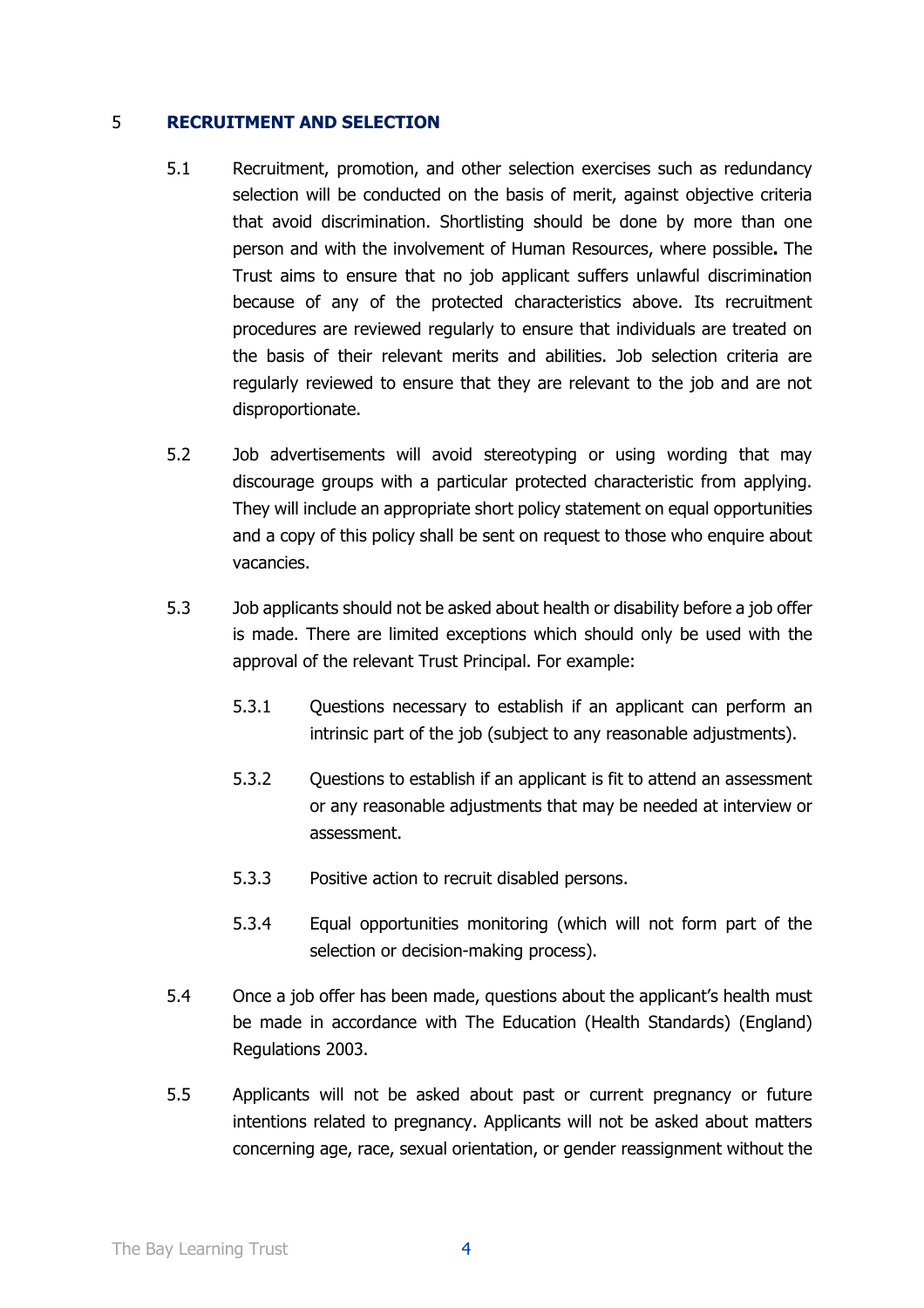approval of the [CEO/relevant Trust Principal/Other] (who will first consider whether such matters are relevant and may lawfully be taken into account).

- 5.6 The Trust is required by law to ensure that all employees are entitled to work in the UK. Assumptions about immigration status must not be made based on appearance or apparent nationality. All prospective employees, regardless of nationality, must be able to produce original documents (such as a passport) before employment starts, to satisfy current immigration legislation. The list of acceptable documents is available from the Trust office or UK Border Agency.
- 5.7 To ensure that this policy is operating effectively, and to identify groups that may be underrepresented or disadvantaged within the Trust, the Trust monitors applicants' ethnic group, gender, disability, sexual orientation, religion and age as part of the recruitment procedure. Provision of this information is voluntary and it will not adversely affect an individual's chances of recruitment or any other decision related to their employment. The information is removed from applications before shortlisting, and kept in an anonymised format solely for the purposes stated in this policy. Analysing this data helps the Trust to take appropriate steps to avoid discrimination and improve equality and diversity.

## 6 **STAFF TRAINING AND PROMOTION AND CONDITIONS OF SERVICE**

- 6.1 Staff training needs will be identified through regular staff appraisals. All staff will be given appropriate access to training to enable them to progress within the organisation and all promotion decisions will be made on the basis of merit.
- 6.2 Workforce composition and promotions will be regularly monitored to ensure equality of opportunity at all levels of the organisation. Where appropriate, steps will be taken to identify and remove unjustified barriers and to meet the special needs of disadvantaged or underrepresented groups.
- 6.3 The Trust's conditions of service, benefits and facilities are reviewed regularly to ensure that they are available to all staff who should have access to them and that there are no unlawful obstacles to accessing them.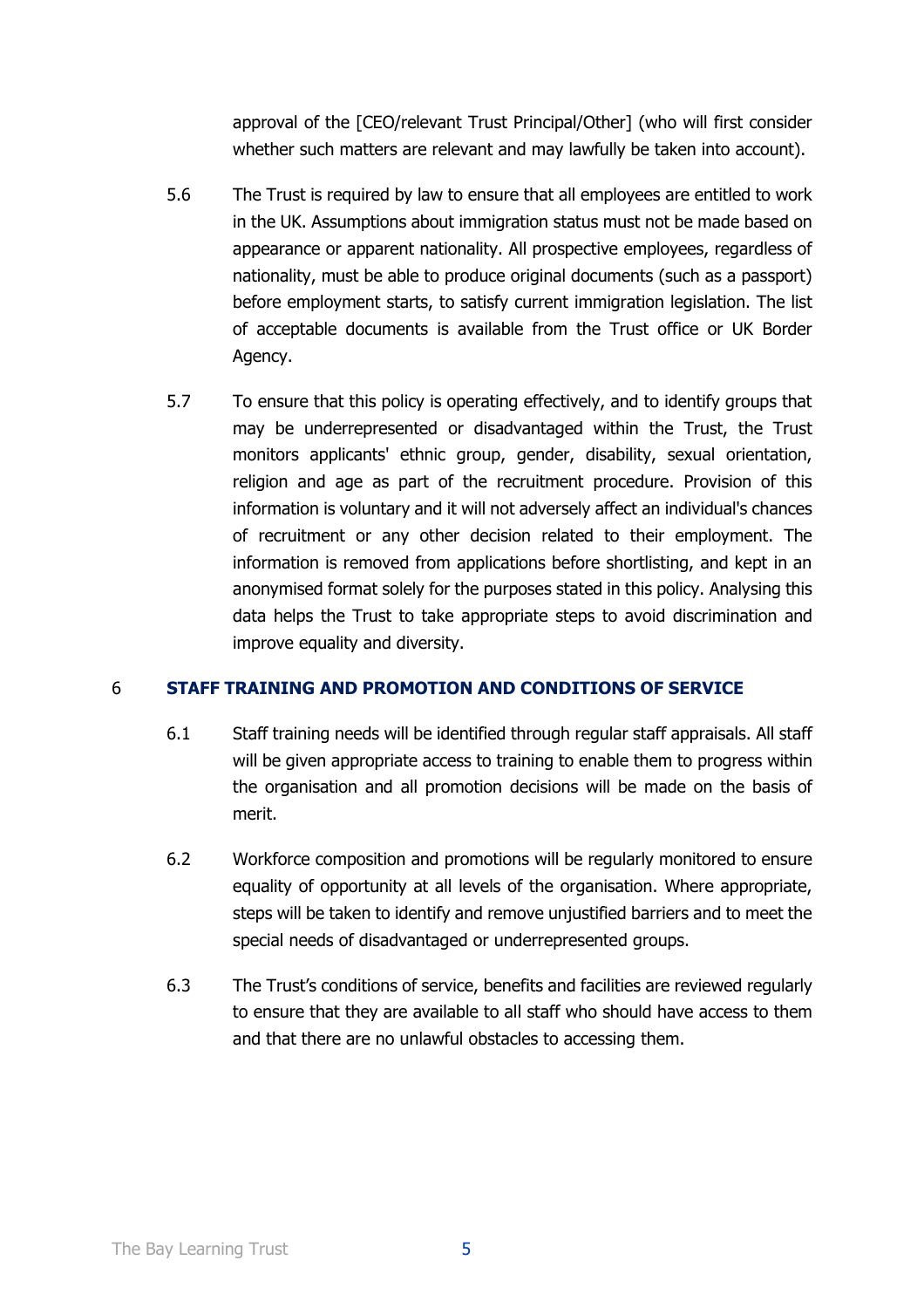### 7 **TERMINATION OF EMPLOYMENT**

- 7.1 The Trust will ensure that redundancy criteria and procedures are fair and objective and are not directly or indirectly discriminatory.
- 7.2 The Trust will also ensure that disciplinary procedures and penalties are applied without discrimination, whether they result in disciplinary warnings, dismissal or other disciplinary action.

#### 8 **DISABILITIES**

- 8.1 If a member of staff is disabled or becomes disabled, the Trust encourages them to tell it about their condition so that it can support the staff member as appropriate.
- 8.2 If a member of staff experiences difficulties at work because of their disability, they may wish to contact their Academy Senior Leadership Team to discuss any reasonable adjustments that would help overcome or minimise the difficulty. The Academy Senior Leadership Team may wish to consult with the member of staff and their medical adviser(s) about possible adjustments. The Trust will consider the matter carefully and try to accommodate the member of staff's needs within reason. If the Trust considers a particular adjustment would not be reasonable, it will explain the Trust's reasons and try to find an alternative solution where possible.
- 8.3 The Trust will monitor the physical features of its premises to consider whether they place disabled workers, job applicants or service users at a substantial disadvantage compared to other staff. Where reasonable, the Trust will take steps to improve access for disabled staff and service users.

## 9 **FIXED-TERM EMPLOYEES AND AGENCY WORKERS**

9.1 The Trust monitors its use of fixed-term employees and agency workers, and their conditions of service, to ensure that they are being offered appropriate access to benefits, training, promotion and permanent employment opportunities. The Trust will, where relevant, monitor their progress to ensure that they are accessing permanent vacancies.